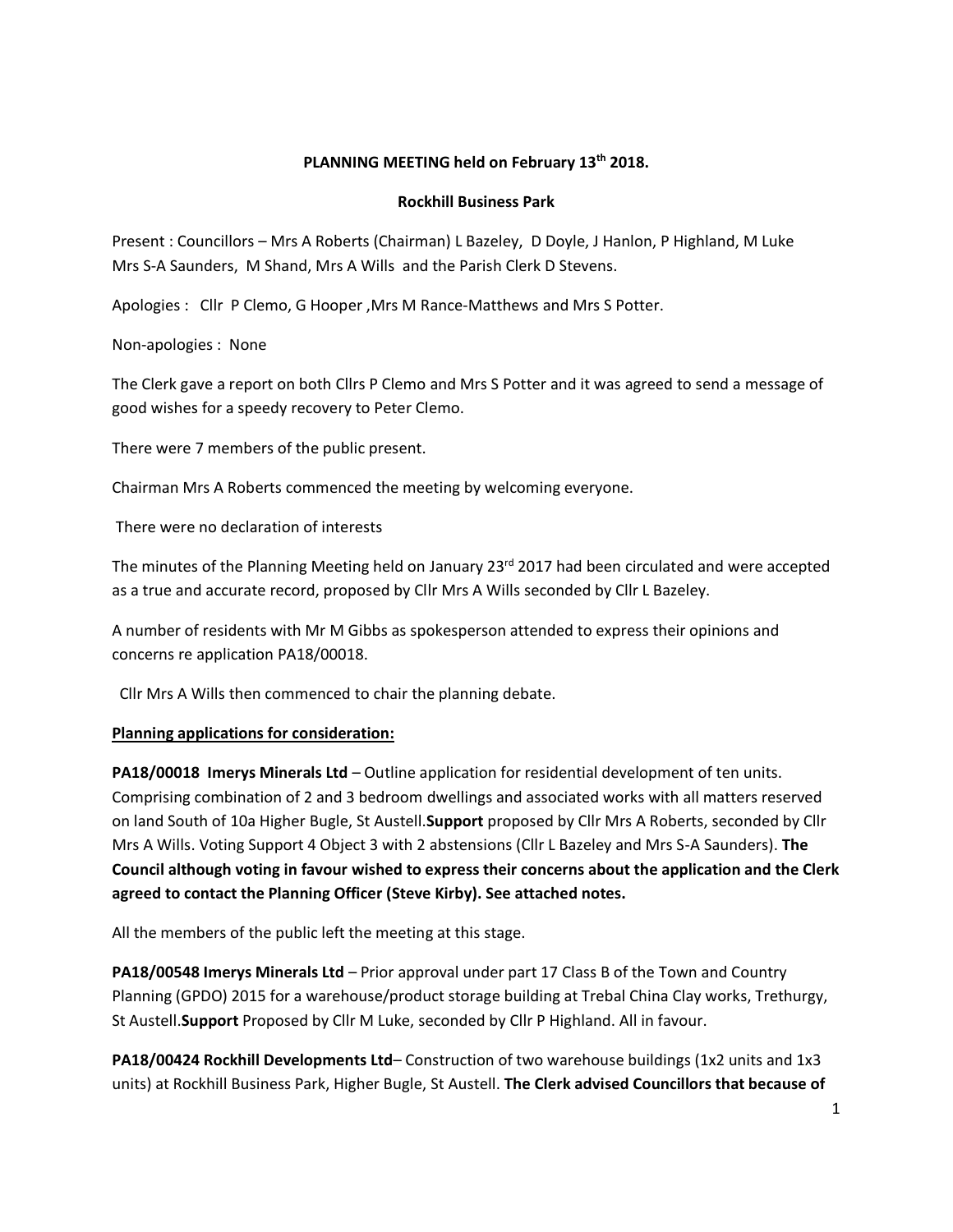**the close affinity the Council make no decision on this application but maybe express a comment that it is pleasing to encourage more employment into the area.**

**PA18/00469 Mr D Manship** – Proposed development of two semi-detached dwellings on land NE of Rockhill business Park, Higher Bugle, St Austell.**Support** Proposed by Cllr D Doyle, seconded by Cllr M Luke. All in favour.

**PA18/00178 Mr Reeks** - Non-material amendment (No 1) for roof lights added to the roof to PA16/07845 construction of 2 dwellings on land S of 14 Mountbatten Road, Penwithick, St Austell **Support** Proposed by Cllr L Bazeley, seconded by Cllr D Doyle. All in favour.

## **Planning correspondence**

 Council were contacted by Mr W Thomas re a condition that had been put on the approval of his application PA17/00843 for 10 self build dwellings at Red Lane, Bugle.County Cllr Mrs S-A Saunders had researched that the reason for Condition 13 (xi) maximum floor space for each plot (to demonstrate the total does not exceed 1000 sqm) is the requirement for gross floor area for providing affordable housing according to the Cornwall Local Plan. Correspondence with this explanation should be sent to Mr Thomas stating his architect should have known this.

## **Enforcement**

EN18/01195 Alleged change of use of the land for the stationing of caravans for residential use at Innis Trout Farm & Fly Fishery, Innis Moor, St Austell. Enforcement notice served. Case closed.

# **Emergency Items**

The Clerk gave Council notice of a Pre - Planning application (PA18/00349) for conversion of existing old school building and construction of new build units in school grounds 100% affordable housing Cornwall Rural Housing Association. County Cllr M Luke stated that he was attending a meeting on this matter later in the week and would be reporting back to our meeting on February  $27^{th}$ .

Also an application for consideration at the next meeting PA18/01233 Mr Colin Marshall – Extension to first floor family room over an existing single storey building. New first floor terrace and relocation of existing access/escape staircase at Gwel An Ganel, Carclaze Road, St Austell.

There were no councillors expressing a wish to attend a CALC training course (Being a Good Councillor) being arranged through Luxulyan Parish Council on April 5<sup>th</sup> or 19<sup>th</sup>.

The Clerk reported on the work at Bugle Skateboard Park and it was agreed that he, the Chairman and Cllr L Bazeley will inspect the opening at the Netley Meadows end on Monday 19<sup>th</sup> and report back with some suggested proposals.